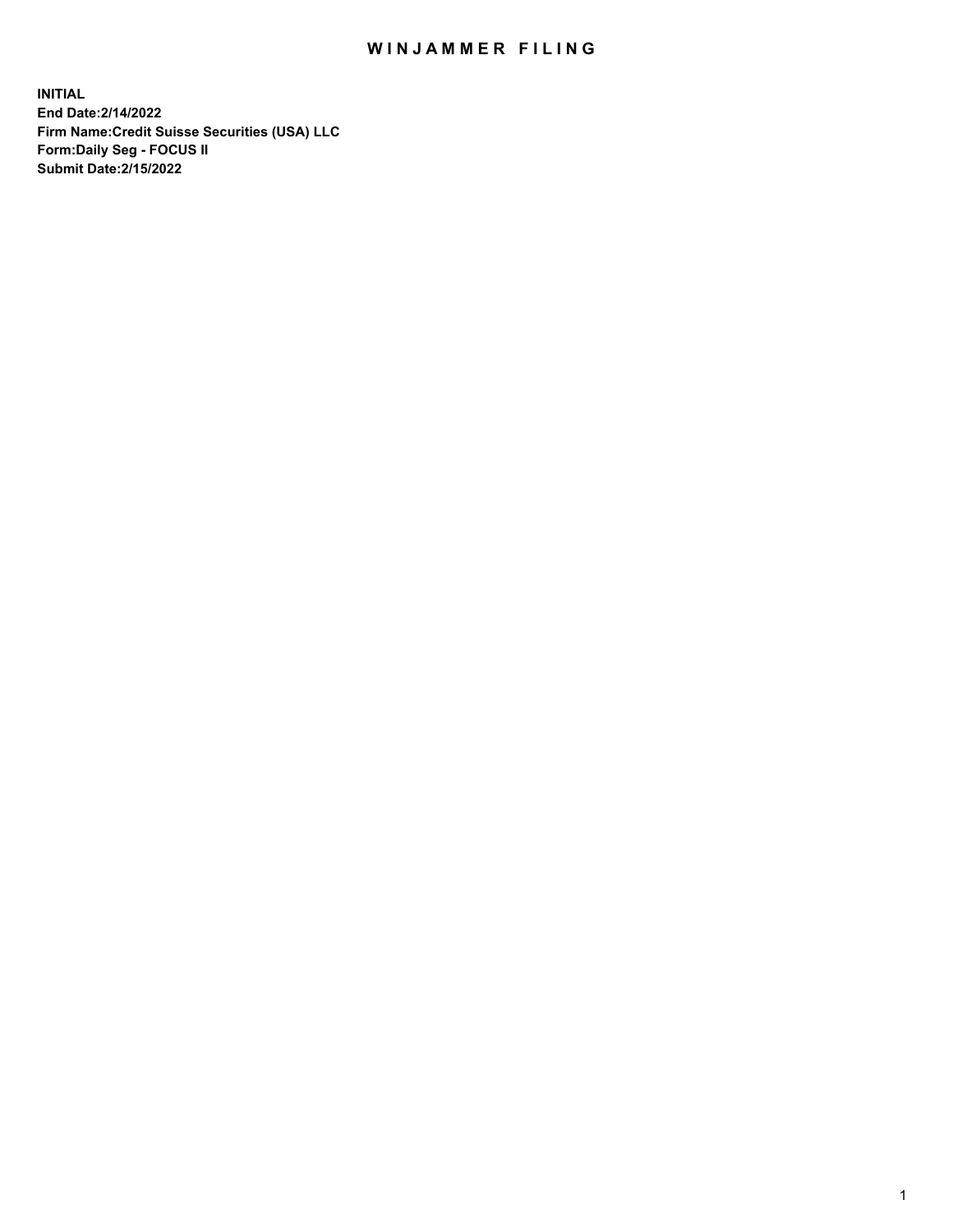**INITIAL End Date:2/14/2022** 

## **Firm Name:Credit Suisse Securities (USA) LLC Form:Daily Seg - FOCUS II Submit Date:2/15/2022**

## **Daily Segregation - Cover Page**

| Name of Company                                                                                                                                                                                                                                                                                                                | <b>Credit Suisse Securities (USA)</b><br><b>LLC</b>                |
|--------------------------------------------------------------------------------------------------------------------------------------------------------------------------------------------------------------------------------------------------------------------------------------------------------------------------------|--------------------------------------------------------------------|
| <b>Contact Name</b>                                                                                                                                                                                                                                                                                                            | <b>Alexander Baptiste</b>                                          |
| <b>Contact Phone Number</b>                                                                                                                                                                                                                                                                                                    | 919-994-6223                                                       |
| <b>Contact Email Address</b>                                                                                                                                                                                                                                                                                                   | alexander.baptiste@credit-suiss<br>e.com                           |
| FCM's Customer Segregated Funds Residual Interest Target (choose one):<br>a. Minimum dollar amount: ; or<br>b. Minimum percentage of customer segregated funds required:% ; or<br>c. Dollar amount range between: and; or<br>d. Percentage range of customer segregated funds required between: % and %.                       | $\frac{0}{5}$<br>$\underline{0}$ $\underline{0}$<br>0 <sub>0</sub> |
| FCM's Customer Secured Amount Funds Residual Interest Target (choose one):<br>a. Minimum dollar amount: ; or<br>b. Minimum percentage of customer secured funds required:% ; or<br>c. Dollar amount range between: and; or<br>d. Percentage range of customer secured funds required between:% and%.                           | $\frac{0}{5}$<br>0 <sub>0</sub><br>0 <sub>0</sub>                  |
| FCM's Cleared Swaps Customer Collateral Residual Interest Target (choose one):<br>a. Minimum dollar amount: ; or<br>b. Minimum percentage of cleared swaps customer collateral required:% ; or<br>c. Dollar amount range between: and; or<br>d. Percentage range of cleared swaps customer collateral required between:% and%. | $\frac{0}{5}$<br>0 <sub>0</sub><br>0 <sub>0</sub>                  |

Attach supporting documents CH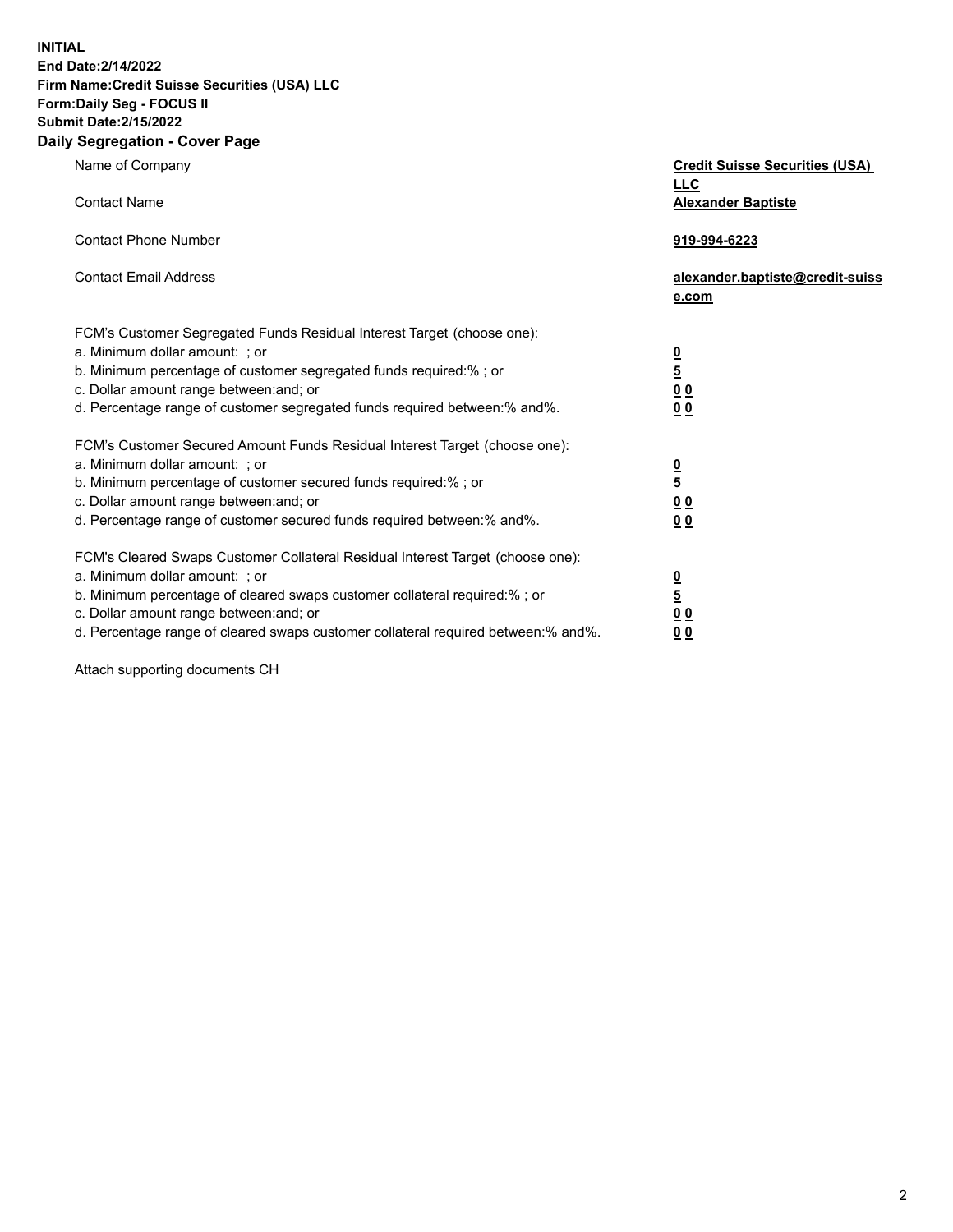**INITIAL End Date:2/14/2022 Firm Name:Credit Suisse Securities (USA) LLC Form:Daily Seg - FOCUS II Submit Date:2/15/2022** 

## **Daily Segregation - Secured Amounts**

| Amount required to be set aside pursuant to law, rule or regulation of a foreign<br>$0$ [7305]<br>government or a rule of a self-regulatory organization authorized thereunder<br>1.<br>Net ledger balance - Foreign Futures and Foreign Option Trading - All Customers<br>A. Cash<br>4,370,630,218 [7315]<br>B. Securities (at market)<br>759,752,456 [7317]<br>2.<br>Net unrealized profit (loss) in open futures contracts traded on a foreign board of trade<br>$-2,050,730,188$ [7325]<br>3.<br>Exchange traded options<br>a. Market value of open option contracts purchased on a foreign board of trade<br>7,703,576 [7335]<br>b. Market value of open contracts granted (sold) on a foreign board of trade<br>$-5,209,024$ [7337]<br>Net equity (deficit) (add lines 1. 2. and 3.)<br>4.<br>3,082,147,038 [7345]<br>5.<br>Account liquidating to a deficit and account with a debit balances - gross amount<br>26,162,388 [7351]<br>Less: amount offset by customer owned securities<br>-25,324,410 [7352]837,978 [7354]<br>6.<br>Amount required to be set aside as the secured amount - Net Liquidating Equity<br>3,082,985,016 [7355]<br>Method (add lines 4 and 5)<br>7.<br>Greater of amount required to be set aside pursuant to foreign jurisdiction (above) or line<br>3,082,985,017 [7360]<br>6.<br>FUNDS DEPOSITED IN SEPARATE REGULATION 30.7 ACCOUNTS<br>1.<br>Cash in banks<br>A. Banks located in the United States<br>109,744,274 [7500]<br>B. Other banks qualified under Regulation 30.7<br>493,891,855 [7520]603,636,129<br>[7530]<br>2.<br><b>Securities</b><br>A. In safekeeping with banks located in the United States<br>759,752,456 [7540]<br>B. In safekeeping with other banks qualified under Regulation 30.7<br>0 [7560] 759,752,456 [7570]<br>3.<br>Equities with registered futures commission merchants<br>A. Cash<br>$0$ [7580]<br><b>B.</b> Securities<br>$0$ [7590]<br>C. Unrealized gain (loss) on open futures contracts<br>$0$ [7600]<br>D. Value of long option contracts<br>$0$ [7610]<br>E. Value of short option contracts<br>0 [7615]0 [7620]<br>4.<br>Amounts held by clearing organizations of foreign boards of trade<br>A. Cash<br>$0$ [7640]<br><b>B.</b> Securities<br>$0$ [7650]<br>C. Amount due to (from) clearing organization - daily variation<br>$0$ [7660]<br>D. Value of long option contracts<br>$0$ [7670]<br>E. Value of short option contracts<br>0 [7675]0 [7680]<br>5.<br>Amounts held by members of foreign boards of trade<br>A. Cash<br>4,897,383,273 [7700]<br><b>B.</b> Securities<br>$0$ [7710]<br>C. Unrealized gain (loss) on open futures contracts<br>$-2,149,597,140$ [7720]<br>D. Value of long option contracts<br>7,703,576 [7730]<br>E. Value of short option contracts<br>-5,209,024 [7735]2,750,280,685<br>[7740]<br>Amounts with other depositories designated by a foreign board of trade<br>$0$ [7760]<br>Segregated funds on hand<br>$0$ [7765]<br>Total funds in separate section 30.7 accounts<br>4,113,669,270 [7770]<br>Excess (deficiency) Set Aside for Secured Amount (subtract line 7 Secured Statement<br>1,030,684,253 [7380]<br>Page 1 from Line 8)<br>10.<br>Management Target Amount for Excess funds in separate section 30.7 accounts<br>154,149,251 [7780]<br>11.<br>Excess (deficiency) funds in separate 30.7 accounts over (under) Management Target<br>876,535,002 [7785] |    | Foreign Futures and Foreign Options Secured Amounts |  |
|-------------------------------------------------------------------------------------------------------------------------------------------------------------------------------------------------------------------------------------------------------------------------------------------------------------------------------------------------------------------------------------------------------------------------------------------------------------------------------------------------------------------------------------------------------------------------------------------------------------------------------------------------------------------------------------------------------------------------------------------------------------------------------------------------------------------------------------------------------------------------------------------------------------------------------------------------------------------------------------------------------------------------------------------------------------------------------------------------------------------------------------------------------------------------------------------------------------------------------------------------------------------------------------------------------------------------------------------------------------------------------------------------------------------------------------------------------------------------------------------------------------------------------------------------------------------------------------------------------------------------------------------------------------------------------------------------------------------------------------------------------------------------------------------------------------------------------------------------------------------------------------------------------------------------------------------------------------------------------------------------------------------------------------------------------------------------------------------------------------------------------------------------------------------------------------------------------------------------------------------------------------------------------------------------------------------------------------------------------------------------------------------------------------------------------------------------------------------------------------------------------------------------------------------------------------------------------------------------------------------------------------------------------------------------------------------------------------------------------------------------------------------------------------------------------------------------------------------------------------------------------------------------------------------------------------------------------------------------------------------------------------------------------------------------------------------------------------------------------------------------------------------------------------------------------------------------------------------------------------------------------------------------------------------------------------------------------------------------------------------------------------------|----|-----------------------------------------------------|--|
|                                                                                                                                                                                                                                                                                                                                                                                                                                                                                                                                                                                                                                                                                                                                                                                                                                                                                                                                                                                                                                                                                                                                                                                                                                                                                                                                                                                                                                                                                                                                                                                                                                                                                                                                                                                                                                                                                                                                                                                                                                                                                                                                                                                                                                                                                                                                                                                                                                                                                                                                                                                                                                                                                                                                                                                                                                                                                                                                                                                                                                                                                                                                                                                                                                                                                                                                                                                           |    |                                                     |  |
|                                                                                                                                                                                                                                                                                                                                                                                                                                                                                                                                                                                                                                                                                                                                                                                                                                                                                                                                                                                                                                                                                                                                                                                                                                                                                                                                                                                                                                                                                                                                                                                                                                                                                                                                                                                                                                                                                                                                                                                                                                                                                                                                                                                                                                                                                                                                                                                                                                                                                                                                                                                                                                                                                                                                                                                                                                                                                                                                                                                                                                                                                                                                                                                                                                                                                                                                                                                           |    |                                                     |  |
|                                                                                                                                                                                                                                                                                                                                                                                                                                                                                                                                                                                                                                                                                                                                                                                                                                                                                                                                                                                                                                                                                                                                                                                                                                                                                                                                                                                                                                                                                                                                                                                                                                                                                                                                                                                                                                                                                                                                                                                                                                                                                                                                                                                                                                                                                                                                                                                                                                                                                                                                                                                                                                                                                                                                                                                                                                                                                                                                                                                                                                                                                                                                                                                                                                                                                                                                                                                           |    |                                                     |  |
|                                                                                                                                                                                                                                                                                                                                                                                                                                                                                                                                                                                                                                                                                                                                                                                                                                                                                                                                                                                                                                                                                                                                                                                                                                                                                                                                                                                                                                                                                                                                                                                                                                                                                                                                                                                                                                                                                                                                                                                                                                                                                                                                                                                                                                                                                                                                                                                                                                                                                                                                                                                                                                                                                                                                                                                                                                                                                                                                                                                                                                                                                                                                                                                                                                                                                                                                                                                           |    |                                                     |  |
|                                                                                                                                                                                                                                                                                                                                                                                                                                                                                                                                                                                                                                                                                                                                                                                                                                                                                                                                                                                                                                                                                                                                                                                                                                                                                                                                                                                                                                                                                                                                                                                                                                                                                                                                                                                                                                                                                                                                                                                                                                                                                                                                                                                                                                                                                                                                                                                                                                                                                                                                                                                                                                                                                                                                                                                                                                                                                                                                                                                                                                                                                                                                                                                                                                                                                                                                                                                           |    |                                                     |  |
|                                                                                                                                                                                                                                                                                                                                                                                                                                                                                                                                                                                                                                                                                                                                                                                                                                                                                                                                                                                                                                                                                                                                                                                                                                                                                                                                                                                                                                                                                                                                                                                                                                                                                                                                                                                                                                                                                                                                                                                                                                                                                                                                                                                                                                                                                                                                                                                                                                                                                                                                                                                                                                                                                                                                                                                                                                                                                                                                                                                                                                                                                                                                                                                                                                                                                                                                                                                           |    |                                                     |  |
|                                                                                                                                                                                                                                                                                                                                                                                                                                                                                                                                                                                                                                                                                                                                                                                                                                                                                                                                                                                                                                                                                                                                                                                                                                                                                                                                                                                                                                                                                                                                                                                                                                                                                                                                                                                                                                                                                                                                                                                                                                                                                                                                                                                                                                                                                                                                                                                                                                                                                                                                                                                                                                                                                                                                                                                                                                                                                                                                                                                                                                                                                                                                                                                                                                                                                                                                                                                           |    |                                                     |  |
|                                                                                                                                                                                                                                                                                                                                                                                                                                                                                                                                                                                                                                                                                                                                                                                                                                                                                                                                                                                                                                                                                                                                                                                                                                                                                                                                                                                                                                                                                                                                                                                                                                                                                                                                                                                                                                                                                                                                                                                                                                                                                                                                                                                                                                                                                                                                                                                                                                                                                                                                                                                                                                                                                                                                                                                                                                                                                                                                                                                                                                                                                                                                                                                                                                                                                                                                                                                           |    |                                                     |  |
|                                                                                                                                                                                                                                                                                                                                                                                                                                                                                                                                                                                                                                                                                                                                                                                                                                                                                                                                                                                                                                                                                                                                                                                                                                                                                                                                                                                                                                                                                                                                                                                                                                                                                                                                                                                                                                                                                                                                                                                                                                                                                                                                                                                                                                                                                                                                                                                                                                                                                                                                                                                                                                                                                                                                                                                                                                                                                                                                                                                                                                                                                                                                                                                                                                                                                                                                                                                           |    |                                                     |  |
|                                                                                                                                                                                                                                                                                                                                                                                                                                                                                                                                                                                                                                                                                                                                                                                                                                                                                                                                                                                                                                                                                                                                                                                                                                                                                                                                                                                                                                                                                                                                                                                                                                                                                                                                                                                                                                                                                                                                                                                                                                                                                                                                                                                                                                                                                                                                                                                                                                                                                                                                                                                                                                                                                                                                                                                                                                                                                                                                                                                                                                                                                                                                                                                                                                                                                                                                                                                           |    |                                                     |  |
|                                                                                                                                                                                                                                                                                                                                                                                                                                                                                                                                                                                                                                                                                                                                                                                                                                                                                                                                                                                                                                                                                                                                                                                                                                                                                                                                                                                                                                                                                                                                                                                                                                                                                                                                                                                                                                                                                                                                                                                                                                                                                                                                                                                                                                                                                                                                                                                                                                                                                                                                                                                                                                                                                                                                                                                                                                                                                                                                                                                                                                                                                                                                                                                                                                                                                                                                                                                           |    |                                                     |  |
|                                                                                                                                                                                                                                                                                                                                                                                                                                                                                                                                                                                                                                                                                                                                                                                                                                                                                                                                                                                                                                                                                                                                                                                                                                                                                                                                                                                                                                                                                                                                                                                                                                                                                                                                                                                                                                                                                                                                                                                                                                                                                                                                                                                                                                                                                                                                                                                                                                                                                                                                                                                                                                                                                                                                                                                                                                                                                                                                                                                                                                                                                                                                                                                                                                                                                                                                                                                           |    |                                                     |  |
|                                                                                                                                                                                                                                                                                                                                                                                                                                                                                                                                                                                                                                                                                                                                                                                                                                                                                                                                                                                                                                                                                                                                                                                                                                                                                                                                                                                                                                                                                                                                                                                                                                                                                                                                                                                                                                                                                                                                                                                                                                                                                                                                                                                                                                                                                                                                                                                                                                                                                                                                                                                                                                                                                                                                                                                                                                                                                                                                                                                                                                                                                                                                                                                                                                                                                                                                                                                           |    |                                                     |  |
|                                                                                                                                                                                                                                                                                                                                                                                                                                                                                                                                                                                                                                                                                                                                                                                                                                                                                                                                                                                                                                                                                                                                                                                                                                                                                                                                                                                                                                                                                                                                                                                                                                                                                                                                                                                                                                                                                                                                                                                                                                                                                                                                                                                                                                                                                                                                                                                                                                                                                                                                                                                                                                                                                                                                                                                                                                                                                                                                                                                                                                                                                                                                                                                                                                                                                                                                                                                           |    |                                                     |  |
|                                                                                                                                                                                                                                                                                                                                                                                                                                                                                                                                                                                                                                                                                                                                                                                                                                                                                                                                                                                                                                                                                                                                                                                                                                                                                                                                                                                                                                                                                                                                                                                                                                                                                                                                                                                                                                                                                                                                                                                                                                                                                                                                                                                                                                                                                                                                                                                                                                                                                                                                                                                                                                                                                                                                                                                                                                                                                                                                                                                                                                                                                                                                                                                                                                                                                                                                                                                           |    |                                                     |  |
|                                                                                                                                                                                                                                                                                                                                                                                                                                                                                                                                                                                                                                                                                                                                                                                                                                                                                                                                                                                                                                                                                                                                                                                                                                                                                                                                                                                                                                                                                                                                                                                                                                                                                                                                                                                                                                                                                                                                                                                                                                                                                                                                                                                                                                                                                                                                                                                                                                                                                                                                                                                                                                                                                                                                                                                                                                                                                                                                                                                                                                                                                                                                                                                                                                                                                                                                                                                           |    |                                                     |  |
|                                                                                                                                                                                                                                                                                                                                                                                                                                                                                                                                                                                                                                                                                                                                                                                                                                                                                                                                                                                                                                                                                                                                                                                                                                                                                                                                                                                                                                                                                                                                                                                                                                                                                                                                                                                                                                                                                                                                                                                                                                                                                                                                                                                                                                                                                                                                                                                                                                                                                                                                                                                                                                                                                                                                                                                                                                                                                                                                                                                                                                                                                                                                                                                                                                                                                                                                                                                           |    |                                                     |  |
|                                                                                                                                                                                                                                                                                                                                                                                                                                                                                                                                                                                                                                                                                                                                                                                                                                                                                                                                                                                                                                                                                                                                                                                                                                                                                                                                                                                                                                                                                                                                                                                                                                                                                                                                                                                                                                                                                                                                                                                                                                                                                                                                                                                                                                                                                                                                                                                                                                                                                                                                                                                                                                                                                                                                                                                                                                                                                                                                                                                                                                                                                                                                                                                                                                                                                                                                                                                           |    |                                                     |  |
|                                                                                                                                                                                                                                                                                                                                                                                                                                                                                                                                                                                                                                                                                                                                                                                                                                                                                                                                                                                                                                                                                                                                                                                                                                                                                                                                                                                                                                                                                                                                                                                                                                                                                                                                                                                                                                                                                                                                                                                                                                                                                                                                                                                                                                                                                                                                                                                                                                                                                                                                                                                                                                                                                                                                                                                                                                                                                                                                                                                                                                                                                                                                                                                                                                                                                                                                                                                           |    |                                                     |  |
|                                                                                                                                                                                                                                                                                                                                                                                                                                                                                                                                                                                                                                                                                                                                                                                                                                                                                                                                                                                                                                                                                                                                                                                                                                                                                                                                                                                                                                                                                                                                                                                                                                                                                                                                                                                                                                                                                                                                                                                                                                                                                                                                                                                                                                                                                                                                                                                                                                                                                                                                                                                                                                                                                                                                                                                                                                                                                                                                                                                                                                                                                                                                                                                                                                                                                                                                                                                           |    |                                                     |  |
|                                                                                                                                                                                                                                                                                                                                                                                                                                                                                                                                                                                                                                                                                                                                                                                                                                                                                                                                                                                                                                                                                                                                                                                                                                                                                                                                                                                                                                                                                                                                                                                                                                                                                                                                                                                                                                                                                                                                                                                                                                                                                                                                                                                                                                                                                                                                                                                                                                                                                                                                                                                                                                                                                                                                                                                                                                                                                                                                                                                                                                                                                                                                                                                                                                                                                                                                                                                           |    |                                                     |  |
|                                                                                                                                                                                                                                                                                                                                                                                                                                                                                                                                                                                                                                                                                                                                                                                                                                                                                                                                                                                                                                                                                                                                                                                                                                                                                                                                                                                                                                                                                                                                                                                                                                                                                                                                                                                                                                                                                                                                                                                                                                                                                                                                                                                                                                                                                                                                                                                                                                                                                                                                                                                                                                                                                                                                                                                                                                                                                                                                                                                                                                                                                                                                                                                                                                                                                                                                                                                           |    |                                                     |  |
|                                                                                                                                                                                                                                                                                                                                                                                                                                                                                                                                                                                                                                                                                                                                                                                                                                                                                                                                                                                                                                                                                                                                                                                                                                                                                                                                                                                                                                                                                                                                                                                                                                                                                                                                                                                                                                                                                                                                                                                                                                                                                                                                                                                                                                                                                                                                                                                                                                                                                                                                                                                                                                                                                                                                                                                                                                                                                                                                                                                                                                                                                                                                                                                                                                                                                                                                                                                           |    |                                                     |  |
|                                                                                                                                                                                                                                                                                                                                                                                                                                                                                                                                                                                                                                                                                                                                                                                                                                                                                                                                                                                                                                                                                                                                                                                                                                                                                                                                                                                                                                                                                                                                                                                                                                                                                                                                                                                                                                                                                                                                                                                                                                                                                                                                                                                                                                                                                                                                                                                                                                                                                                                                                                                                                                                                                                                                                                                                                                                                                                                                                                                                                                                                                                                                                                                                                                                                                                                                                                                           |    |                                                     |  |
|                                                                                                                                                                                                                                                                                                                                                                                                                                                                                                                                                                                                                                                                                                                                                                                                                                                                                                                                                                                                                                                                                                                                                                                                                                                                                                                                                                                                                                                                                                                                                                                                                                                                                                                                                                                                                                                                                                                                                                                                                                                                                                                                                                                                                                                                                                                                                                                                                                                                                                                                                                                                                                                                                                                                                                                                                                                                                                                                                                                                                                                                                                                                                                                                                                                                                                                                                                                           |    |                                                     |  |
|                                                                                                                                                                                                                                                                                                                                                                                                                                                                                                                                                                                                                                                                                                                                                                                                                                                                                                                                                                                                                                                                                                                                                                                                                                                                                                                                                                                                                                                                                                                                                                                                                                                                                                                                                                                                                                                                                                                                                                                                                                                                                                                                                                                                                                                                                                                                                                                                                                                                                                                                                                                                                                                                                                                                                                                                                                                                                                                                                                                                                                                                                                                                                                                                                                                                                                                                                                                           |    |                                                     |  |
|                                                                                                                                                                                                                                                                                                                                                                                                                                                                                                                                                                                                                                                                                                                                                                                                                                                                                                                                                                                                                                                                                                                                                                                                                                                                                                                                                                                                                                                                                                                                                                                                                                                                                                                                                                                                                                                                                                                                                                                                                                                                                                                                                                                                                                                                                                                                                                                                                                                                                                                                                                                                                                                                                                                                                                                                                                                                                                                                                                                                                                                                                                                                                                                                                                                                                                                                                                                           |    |                                                     |  |
|                                                                                                                                                                                                                                                                                                                                                                                                                                                                                                                                                                                                                                                                                                                                                                                                                                                                                                                                                                                                                                                                                                                                                                                                                                                                                                                                                                                                                                                                                                                                                                                                                                                                                                                                                                                                                                                                                                                                                                                                                                                                                                                                                                                                                                                                                                                                                                                                                                                                                                                                                                                                                                                                                                                                                                                                                                                                                                                                                                                                                                                                                                                                                                                                                                                                                                                                                                                           |    |                                                     |  |
|                                                                                                                                                                                                                                                                                                                                                                                                                                                                                                                                                                                                                                                                                                                                                                                                                                                                                                                                                                                                                                                                                                                                                                                                                                                                                                                                                                                                                                                                                                                                                                                                                                                                                                                                                                                                                                                                                                                                                                                                                                                                                                                                                                                                                                                                                                                                                                                                                                                                                                                                                                                                                                                                                                                                                                                                                                                                                                                                                                                                                                                                                                                                                                                                                                                                                                                                                                                           |    |                                                     |  |
|                                                                                                                                                                                                                                                                                                                                                                                                                                                                                                                                                                                                                                                                                                                                                                                                                                                                                                                                                                                                                                                                                                                                                                                                                                                                                                                                                                                                                                                                                                                                                                                                                                                                                                                                                                                                                                                                                                                                                                                                                                                                                                                                                                                                                                                                                                                                                                                                                                                                                                                                                                                                                                                                                                                                                                                                                                                                                                                                                                                                                                                                                                                                                                                                                                                                                                                                                                                           |    |                                                     |  |
|                                                                                                                                                                                                                                                                                                                                                                                                                                                                                                                                                                                                                                                                                                                                                                                                                                                                                                                                                                                                                                                                                                                                                                                                                                                                                                                                                                                                                                                                                                                                                                                                                                                                                                                                                                                                                                                                                                                                                                                                                                                                                                                                                                                                                                                                                                                                                                                                                                                                                                                                                                                                                                                                                                                                                                                                                                                                                                                                                                                                                                                                                                                                                                                                                                                                                                                                                                                           |    |                                                     |  |
|                                                                                                                                                                                                                                                                                                                                                                                                                                                                                                                                                                                                                                                                                                                                                                                                                                                                                                                                                                                                                                                                                                                                                                                                                                                                                                                                                                                                                                                                                                                                                                                                                                                                                                                                                                                                                                                                                                                                                                                                                                                                                                                                                                                                                                                                                                                                                                                                                                                                                                                                                                                                                                                                                                                                                                                                                                                                                                                                                                                                                                                                                                                                                                                                                                                                                                                                                                                           |    |                                                     |  |
|                                                                                                                                                                                                                                                                                                                                                                                                                                                                                                                                                                                                                                                                                                                                                                                                                                                                                                                                                                                                                                                                                                                                                                                                                                                                                                                                                                                                                                                                                                                                                                                                                                                                                                                                                                                                                                                                                                                                                                                                                                                                                                                                                                                                                                                                                                                                                                                                                                                                                                                                                                                                                                                                                                                                                                                                                                                                                                                                                                                                                                                                                                                                                                                                                                                                                                                                                                                           |    |                                                     |  |
|                                                                                                                                                                                                                                                                                                                                                                                                                                                                                                                                                                                                                                                                                                                                                                                                                                                                                                                                                                                                                                                                                                                                                                                                                                                                                                                                                                                                                                                                                                                                                                                                                                                                                                                                                                                                                                                                                                                                                                                                                                                                                                                                                                                                                                                                                                                                                                                                                                                                                                                                                                                                                                                                                                                                                                                                                                                                                                                                                                                                                                                                                                                                                                                                                                                                                                                                                                                           |    |                                                     |  |
|                                                                                                                                                                                                                                                                                                                                                                                                                                                                                                                                                                                                                                                                                                                                                                                                                                                                                                                                                                                                                                                                                                                                                                                                                                                                                                                                                                                                                                                                                                                                                                                                                                                                                                                                                                                                                                                                                                                                                                                                                                                                                                                                                                                                                                                                                                                                                                                                                                                                                                                                                                                                                                                                                                                                                                                                                                                                                                                                                                                                                                                                                                                                                                                                                                                                                                                                                                                           |    |                                                     |  |
|                                                                                                                                                                                                                                                                                                                                                                                                                                                                                                                                                                                                                                                                                                                                                                                                                                                                                                                                                                                                                                                                                                                                                                                                                                                                                                                                                                                                                                                                                                                                                                                                                                                                                                                                                                                                                                                                                                                                                                                                                                                                                                                                                                                                                                                                                                                                                                                                                                                                                                                                                                                                                                                                                                                                                                                                                                                                                                                                                                                                                                                                                                                                                                                                                                                                                                                                                                                           |    |                                                     |  |
|                                                                                                                                                                                                                                                                                                                                                                                                                                                                                                                                                                                                                                                                                                                                                                                                                                                                                                                                                                                                                                                                                                                                                                                                                                                                                                                                                                                                                                                                                                                                                                                                                                                                                                                                                                                                                                                                                                                                                                                                                                                                                                                                                                                                                                                                                                                                                                                                                                                                                                                                                                                                                                                                                                                                                                                                                                                                                                                                                                                                                                                                                                                                                                                                                                                                                                                                                                                           |    |                                                     |  |
|                                                                                                                                                                                                                                                                                                                                                                                                                                                                                                                                                                                                                                                                                                                                                                                                                                                                                                                                                                                                                                                                                                                                                                                                                                                                                                                                                                                                                                                                                                                                                                                                                                                                                                                                                                                                                                                                                                                                                                                                                                                                                                                                                                                                                                                                                                                                                                                                                                                                                                                                                                                                                                                                                                                                                                                                                                                                                                                                                                                                                                                                                                                                                                                                                                                                                                                                                                                           |    |                                                     |  |
|                                                                                                                                                                                                                                                                                                                                                                                                                                                                                                                                                                                                                                                                                                                                                                                                                                                                                                                                                                                                                                                                                                                                                                                                                                                                                                                                                                                                                                                                                                                                                                                                                                                                                                                                                                                                                                                                                                                                                                                                                                                                                                                                                                                                                                                                                                                                                                                                                                                                                                                                                                                                                                                                                                                                                                                                                                                                                                                                                                                                                                                                                                                                                                                                                                                                                                                                                                                           |    |                                                     |  |
|                                                                                                                                                                                                                                                                                                                                                                                                                                                                                                                                                                                                                                                                                                                                                                                                                                                                                                                                                                                                                                                                                                                                                                                                                                                                                                                                                                                                                                                                                                                                                                                                                                                                                                                                                                                                                                                                                                                                                                                                                                                                                                                                                                                                                                                                                                                                                                                                                                                                                                                                                                                                                                                                                                                                                                                                                                                                                                                                                                                                                                                                                                                                                                                                                                                                                                                                                                                           |    |                                                     |  |
|                                                                                                                                                                                                                                                                                                                                                                                                                                                                                                                                                                                                                                                                                                                                                                                                                                                                                                                                                                                                                                                                                                                                                                                                                                                                                                                                                                                                                                                                                                                                                                                                                                                                                                                                                                                                                                                                                                                                                                                                                                                                                                                                                                                                                                                                                                                                                                                                                                                                                                                                                                                                                                                                                                                                                                                                                                                                                                                                                                                                                                                                                                                                                                                                                                                                                                                                                                                           |    |                                                     |  |
|                                                                                                                                                                                                                                                                                                                                                                                                                                                                                                                                                                                                                                                                                                                                                                                                                                                                                                                                                                                                                                                                                                                                                                                                                                                                                                                                                                                                                                                                                                                                                                                                                                                                                                                                                                                                                                                                                                                                                                                                                                                                                                                                                                                                                                                                                                                                                                                                                                                                                                                                                                                                                                                                                                                                                                                                                                                                                                                                                                                                                                                                                                                                                                                                                                                                                                                                                                                           |    |                                                     |  |
|                                                                                                                                                                                                                                                                                                                                                                                                                                                                                                                                                                                                                                                                                                                                                                                                                                                                                                                                                                                                                                                                                                                                                                                                                                                                                                                                                                                                                                                                                                                                                                                                                                                                                                                                                                                                                                                                                                                                                                                                                                                                                                                                                                                                                                                                                                                                                                                                                                                                                                                                                                                                                                                                                                                                                                                                                                                                                                                                                                                                                                                                                                                                                                                                                                                                                                                                                                                           | 6. |                                                     |  |
|                                                                                                                                                                                                                                                                                                                                                                                                                                                                                                                                                                                                                                                                                                                                                                                                                                                                                                                                                                                                                                                                                                                                                                                                                                                                                                                                                                                                                                                                                                                                                                                                                                                                                                                                                                                                                                                                                                                                                                                                                                                                                                                                                                                                                                                                                                                                                                                                                                                                                                                                                                                                                                                                                                                                                                                                                                                                                                                                                                                                                                                                                                                                                                                                                                                                                                                                                                                           | 7. |                                                     |  |
|                                                                                                                                                                                                                                                                                                                                                                                                                                                                                                                                                                                                                                                                                                                                                                                                                                                                                                                                                                                                                                                                                                                                                                                                                                                                                                                                                                                                                                                                                                                                                                                                                                                                                                                                                                                                                                                                                                                                                                                                                                                                                                                                                                                                                                                                                                                                                                                                                                                                                                                                                                                                                                                                                                                                                                                                                                                                                                                                                                                                                                                                                                                                                                                                                                                                                                                                                                                           | 8. |                                                     |  |
|                                                                                                                                                                                                                                                                                                                                                                                                                                                                                                                                                                                                                                                                                                                                                                                                                                                                                                                                                                                                                                                                                                                                                                                                                                                                                                                                                                                                                                                                                                                                                                                                                                                                                                                                                                                                                                                                                                                                                                                                                                                                                                                                                                                                                                                                                                                                                                                                                                                                                                                                                                                                                                                                                                                                                                                                                                                                                                                                                                                                                                                                                                                                                                                                                                                                                                                                                                                           | 9. |                                                     |  |
|                                                                                                                                                                                                                                                                                                                                                                                                                                                                                                                                                                                                                                                                                                                                                                                                                                                                                                                                                                                                                                                                                                                                                                                                                                                                                                                                                                                                                                                                                                                                                                                                                                                                                                                                                                                                                                                                                                                                                                                                                                                                                                                                                                                                                                                                                                                                                                                                                                                                                                                                                                                                                                                                                                                                                                                                                                                                                                                                                                                                                                                                                                                                                                                                                                                                                                                                                                                           |    |                                                     |  |
|                                                                                                                                                                                                                                                                                                                                                                                                                                                                                                                                                                                                                                                                                                                                                                                                                                                                                                                                                                                                                                                                                                                                                                                                                                                                                                                                                                                                                                                                                                                                                                                                                                                                                                                                                                                                                                                                                                                                                                                                                                                                                                                                                                                                                                                                                                                                                                                                                                                                                                                                                                                                                                                                                                                                                                                                                                                                                                                                                                                                                                                                                                                                                                                                                                                                                                                                                                                           |    |                                                     |  |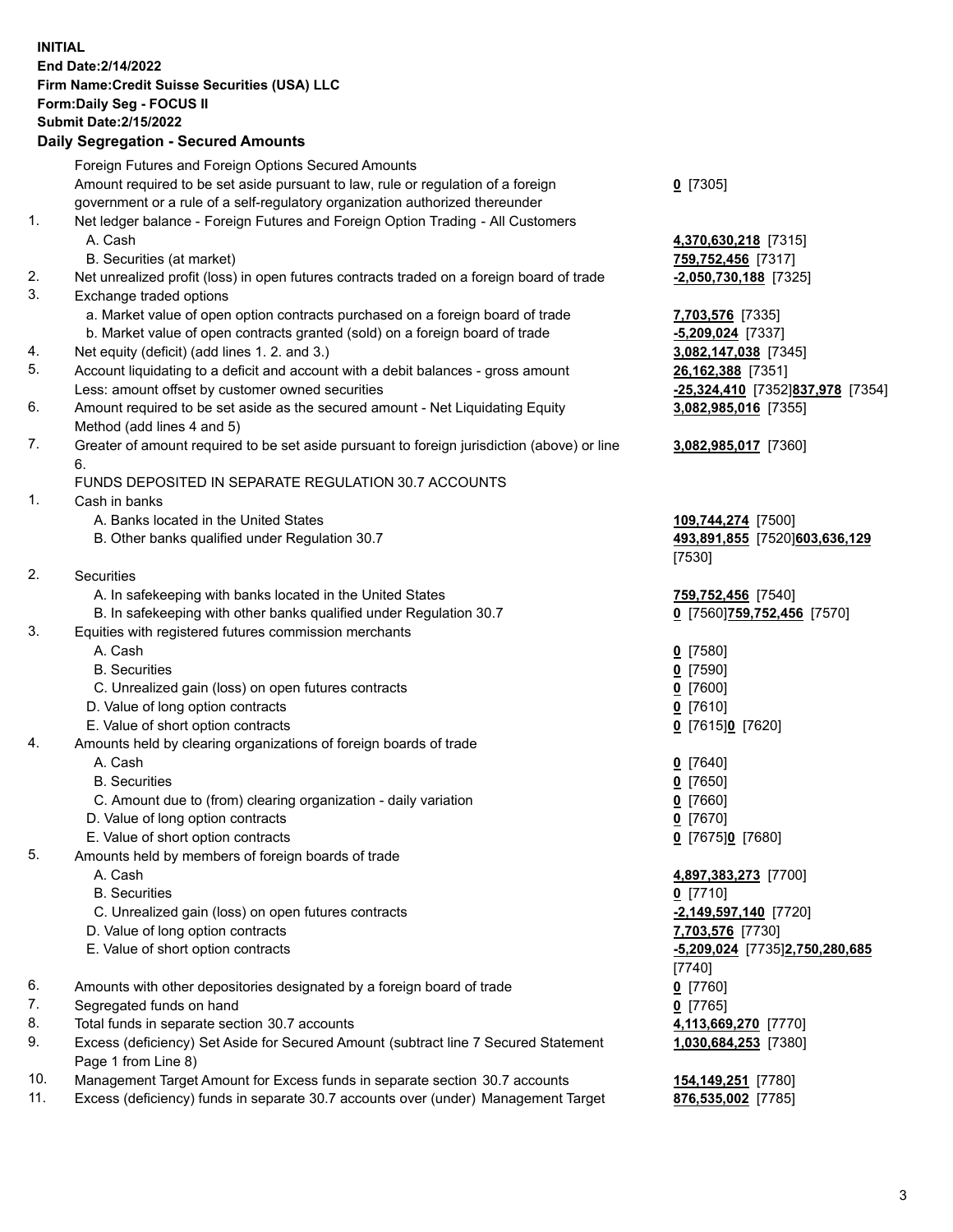15. Management Target Amount for Excess funds in segregation **109,772,613** [7194] 16. Excess (deficiency) funds in segregation over (under) Management Target Amount **75,545,862** [7198] **INITIAL End Date:2/14/2022 Firm Name:Credit Suisse Securities (USA) LLC Form:Daily Seg - FOCUS II Submit Date:2/15/2022 Daily Segregation - Segregation Statement**  SEGREGATION REQUIREMENTS(Section 4d(2) of the CEAct) 1. Net ledger balance A. Cash **1,589,650,094** [7010] B. Securities (at market) **774,524,375** [7020] 2. Net unrealized profit (loss) in open futures contracts traded on a contract market **-204,378,232** [7030] 3. Exchange traded options A. Add market value of open option contracts purchased on a contract market **126,153,882** [7032] B. Deduct market value of open option contracts granted (sold) on a contract market **-90,766,960** [7033] 4. Net equity (deficit) (add lines 1, 2 and 3) **2,195,183,159** [7040] 5. Accounts liquidating to a deficit and accounts with debit balances - gross amount **52,335,555** [7045] Less: amount offset by customer securities **-52,066,461** [7047] **269,094** [7050] 6. Amount required to be segregated (add lines 4 and 5) **2,195,452,253** [7060] FUNDS IN SEGREGATED ACCOUNTS 7. Deposited in segregated funds bank accounts A. Cash **365,002,324** [7070] B. Securities representing investments of customers' funds (at market) **0** [7080] C. Securities held for particular customers or option customers in lieu of cash (at **621,233,582** [7090] market) 8. Margins on deposit with derivatives clearing organizations of contract markets A. Cash **1,180,831,848** [7100] B. Securities representing investments of customers' funds (at market) **0** [7110] C. Securities held for particular customers or option customers in lieu of cash (at **153,290,793** [7120] market) 9. Net settlement from (to) derivatives clearing organizations of contract markets **24,859,769** [7130] 10. Exchange traded options A. Value of open long option contracts **126,153,882** [7132] B. Value of open short option contracts **-90,766,960** [7133] 11. Net equities with other FCMs A. Net liquidating equity **165,490** [7140] B. Securities representing investments of customers' funds (at market) **0** [7160] C. Securities held for particular customers or option customers in lieu of cash (at **0** [7170] market) 12. Segregated funds on hand **0** [7150] 13. Total amount in segregation (add lines 7 through 12) **2,380,770,728** [7180] 14. Excess (deficiency) funds in segregation (subtract line 6 from line 13) **185,318,475** [7190]

Excess